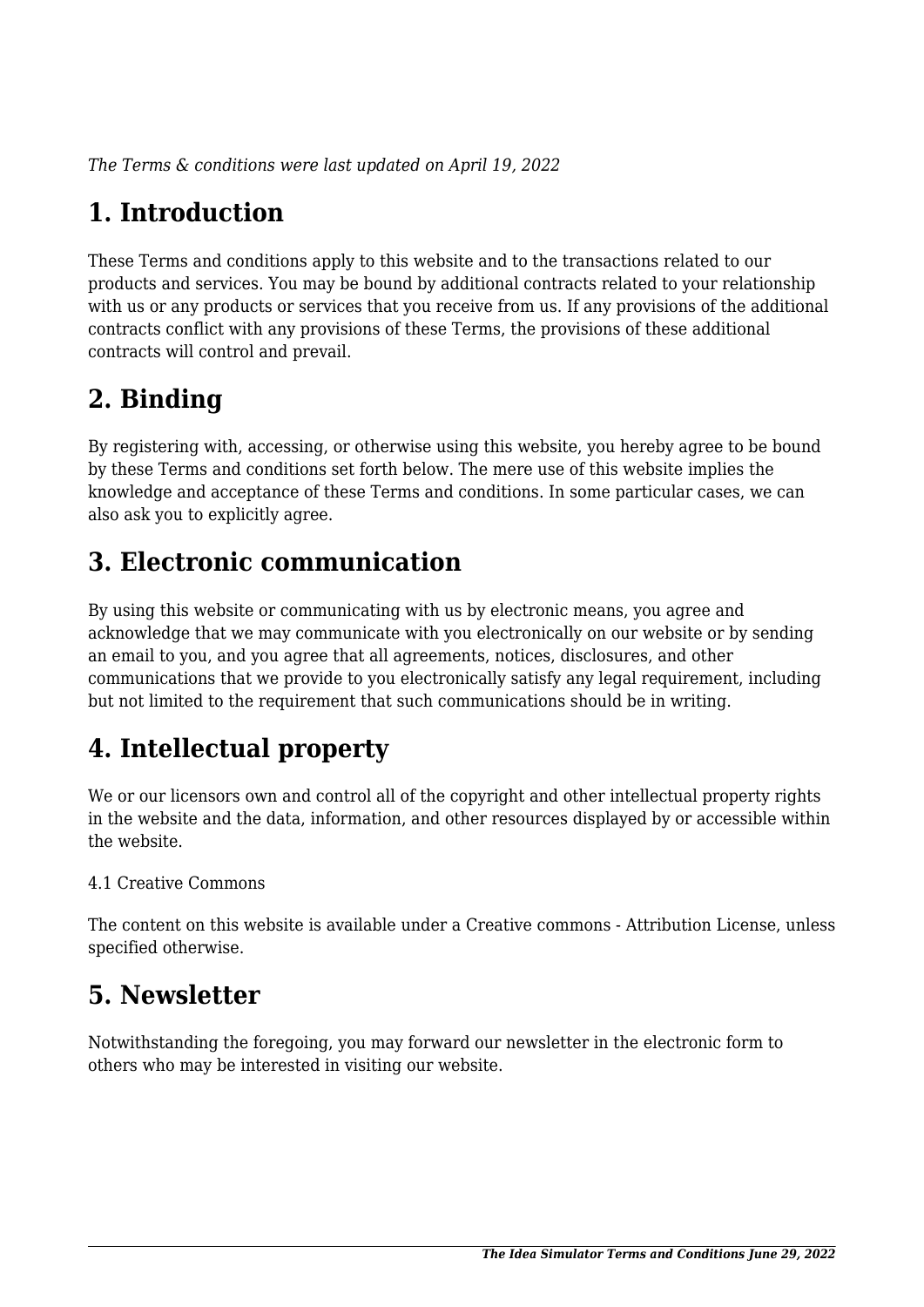# **6. Third-party property**

Our website may include hyperlinks or other references to other party's websites. We do not monitor or review the content of other party's websites which are linked to from this website. Products or services offered by other websites shall be subject to the applicable Terms and Conditions of those third parties. Opinions expressed or material appearing on those websites are not necessarily shared or endorsed by us.

We will not be responsible for any privacy practices or content of these sites. You bear all risks associated with the use of these websites and any related third-party services. We will not accept any responsibility for any loss or damage in whatever manner, however caused, resulting from your disclosure to third parties of personal information.

#### **7. Responsible use**

By visiting our website, you agree to use it only for the purposes intended and as permitted by these Terms, any additional contracts with us, and applicable laws, regulations, and generally accepted online practices and industry guidelines. You must not use our website or services to use, publish or distribute any material which consists of (or is linked to) malicious computer software; use data collected from our website for any direct marketing activity, or conduct any systematic or automated data collection activities on or in relation to our website.

Engaging in any activity that causes, or may cause, damage to the website or that interferes with the performance, availability, or accessibility of the website is strictly prohibited.

#### **8. Registration**

You may register for an account with our website. During this process, you may be required to choose a password. You are responsible for maintaining the confidentiality of passwords and account information and agree not to share your passwords, account information, or secured access to our website or services with any other person. You must not allow any other person to use your account to access the website because you are responsible for all activities that occur through the use of your passwords or accounts. You must notify us immediately if you become aware of any disclosure of your password.

After account termination, you will not attempt to register a new account without our permission.

## **9. Idea submission**

Do not submit any ideas, inventions, works of authorship, or other information that can be considered your own intellectual property that you would like to present to us unless we have first signed an agreement regarding the intellectual property or a non-disclosure agreement. If you disclose it to us absent such written agreement, you grant to us a worldwide, irrevocable,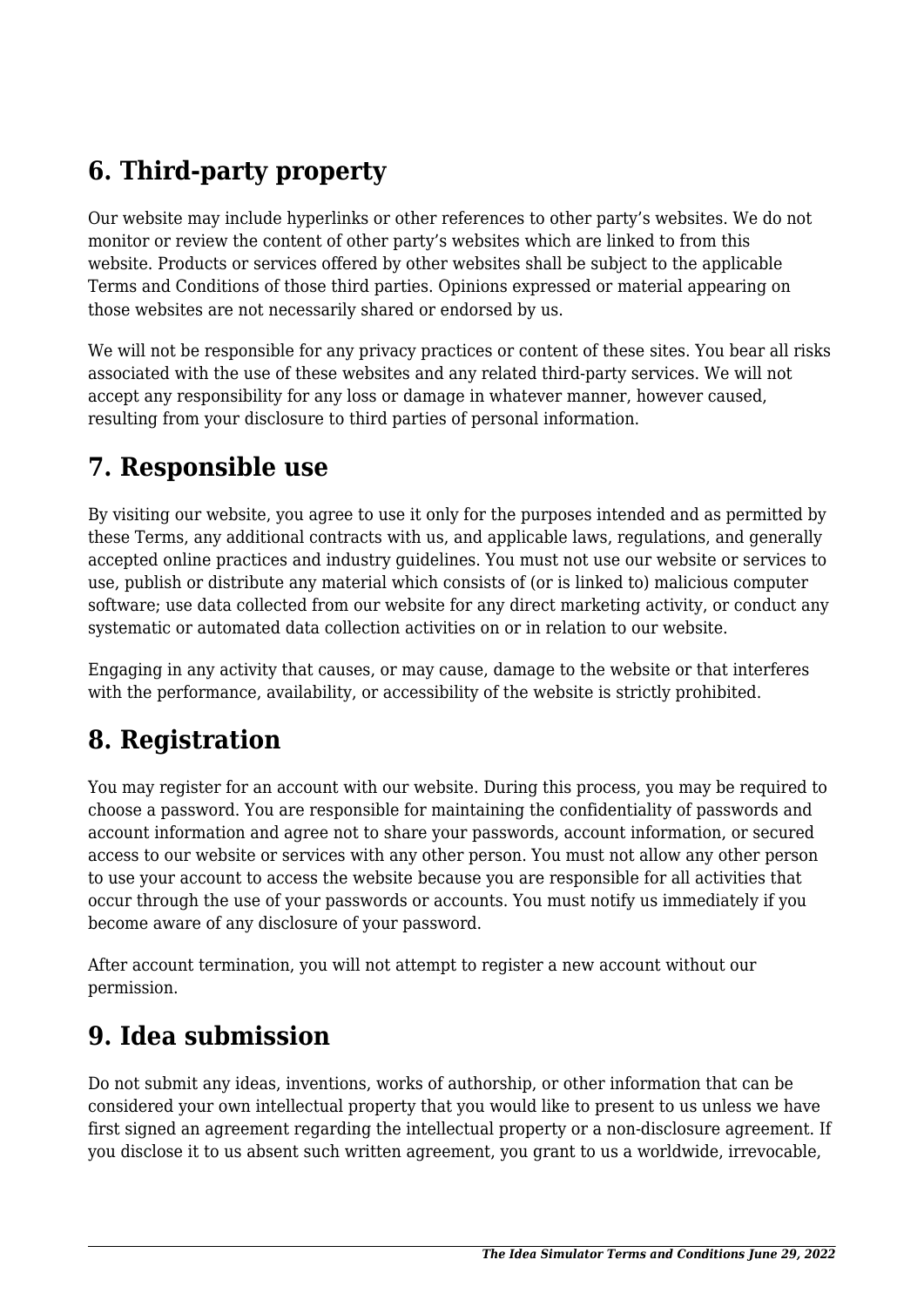non-exclusive, royalty-free license to use, reproduce, store, adapt, publish, translate and distribute your content in any existing or future media.

#### **10. Termination of use**

We may, in our sole discretion, at any time modify or discontinue access to, temporarily or permanently, the website or any Service thereon. You agree that we will not be liable to you or any third party for any such modification, suspension or discontinuance of your access to, or use of, the website or any content that you may have shared on the website. You will not be entitled to any compensation or other payment, even if certain features, settings, and/or any Content you have contributed or have come to rely on, are permanently lost. You must not circumvent or bypass, or attempt to circumvent or bypass, any access restriction measures on our website.

## **11. Warranties and liability**

Nothing in this section will limit or exclude any warranty implied by law that it would be unlawful to limit or to exclude. This website and all content on the website are provided on an "as is" and "as available" basis and may include inaccuracies or typographical errors. We expressly disclaim all warranties of any kind, whether express or implied, as to the availability, accuracy, or completeness of the Content. We make no warranty that:

- this website or our content will meet your requirements;
- this website will be available on an uninterrupted, timely, secure, or error-free basis.

Nothing on this website constitutes or is meant to constitute, legal, financial or medical advice of any kind. If you require advice you should consult an appropriate professional.

The following provisions of this section will apply to the maximum extent permitted by applicable law and will not limit or exclude our liability in respect of any matter which it would be unlawful or illegal for us to limit or to exclude our liability. In no event will we be liable for any direct or indirect damages (including any damages for loss of profits or revenue, loss or corruption of data, software or database, or loss of or harm to property or data) incurred by you or any third party, arising from your access to, or use of, our website.

Except to the extent any additional contract expressly states otherwise, our maximum liability to you for all damages arising out of or related to the website or any products and services marketed or sold through the website, regardless of the form of legal action that imposes liability (whether in contract, equity, negligence, intended conduct, tort or otherwise) will be limited to the total price that you paid to us to purchase such products or services or use the website. Such limit will apply in the aggregate to all of your claims, actions and causes of action of every kind and nature.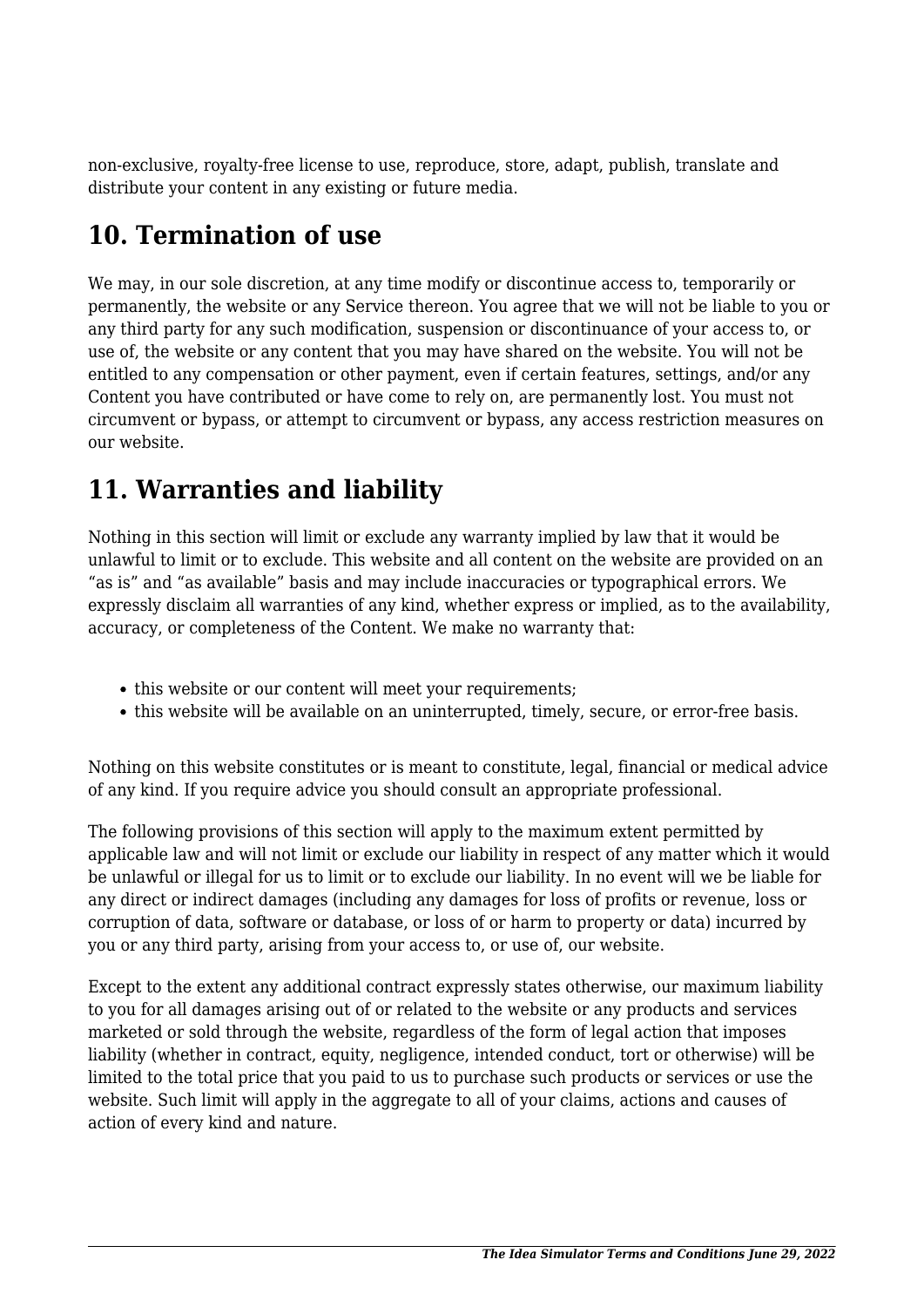# **12. Privacy**

To access our website and/or services, you may be required to provide certain information about yourself as part of the registration process. You agree that any information you provide will always be accurate, correct, and up to date.

We have developed a policy to address any privacy concerns you may have. For more information, please see our Privacy Statement and our [Cookie Policy](https://www.ideasimulator.com/cookie-policy-eu/).

## **13. Export restrictions / Legal compliance**

Access to the website from territories or countries where the Content or purchase of the products or Services sold on the website is illegal is prohibited. You may not use this website in violation of export laws and regulations of The Netherlands.

## **14. Affiliate marketing**

Through this Website we may engage in affiliate marketing whereby we receive a percentage of or a commission on the sale of services or products on or through this website. We may also accept sponsorships or other forms of advertising compensation from businesses. This disclosure is intended to comply with legal requirements on marketing and advertising which may apply, such as the US Federal Trade Commission Rules.

## **15. Assignment**

You may not assign, transfer or sub-contract any of your rights and/or obligations under these Terms and conditions, in whole or in part, to any third party without our prior written consent. Any purported assignment in violation of this Section will be null and void.

## **16. Breaches of these Terms and conditions**

Without prejudice to our other rights under these Terms and Conditions, if you breach these Terms and Conditions in any way, we may take such action as we deem appropriate to deal with the breach, including temporarily or permanently suspending your access to the website, contacting your internet service provider to request that they block your access to the website, and/or commence legal action against you.

## **17. Force majeure**

Except for obligations to pay money hereunder, no delay, failure or omission by either party to carry out or observe any of its obligations hereunder will be deemed to be a breach of these Terms and conditions if and for as long as such delay, failure or omission arises from any cause beyond the reasonable control of that party.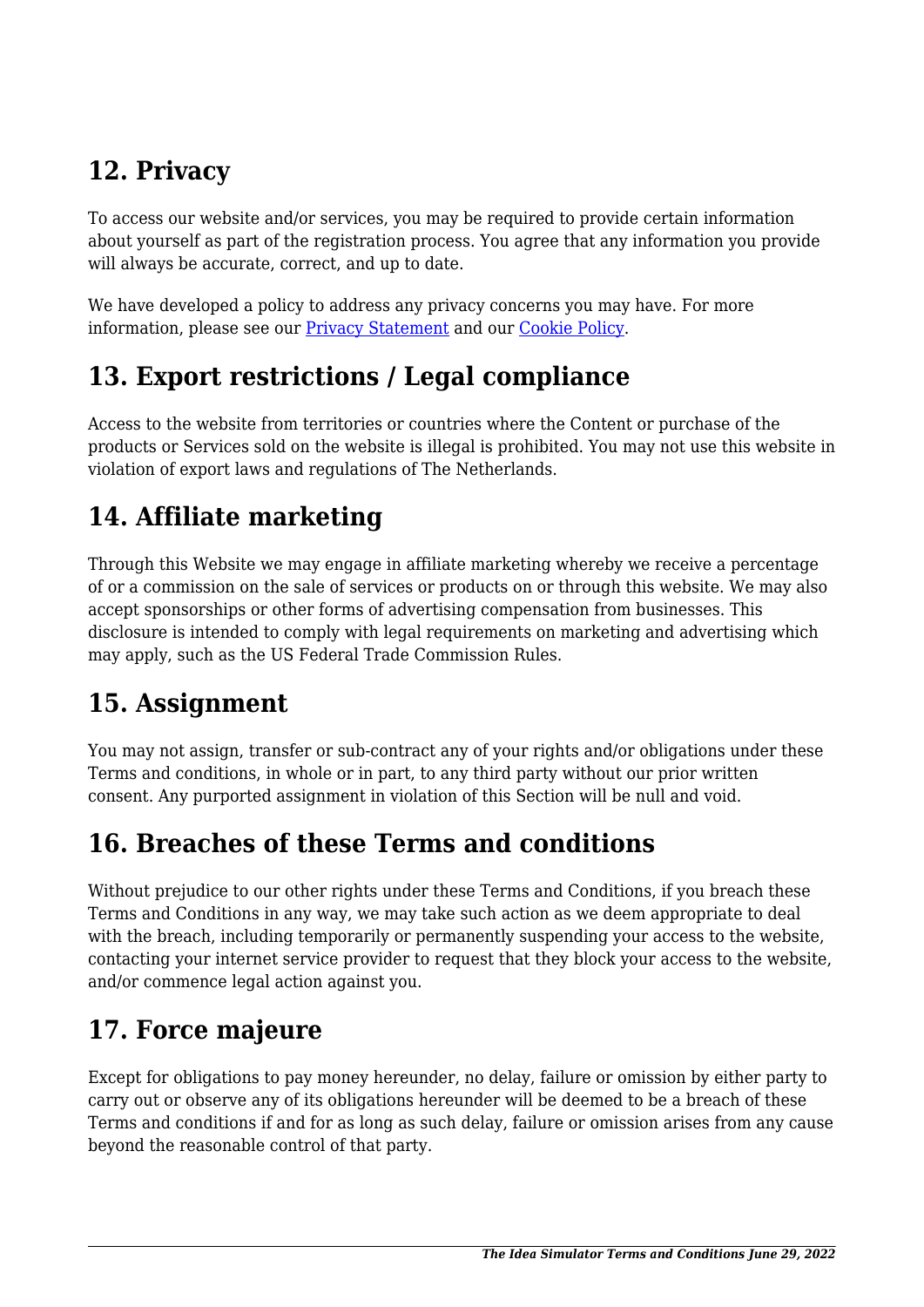# **18. Indemnification**

You agree to indemnify, defend and hold us harmless, from and against any and all claims, liabilities, damages, losses and expenses, relating to your violation of these Terms and conditions, and applicable laws, including intellectual property rights and privacy rights. You will promptly reimburse us for our damages, losses, costs and expenses relating to or arising out of such claims.

#### **19. Waiver**

Failure to enforce any of the provisions set out in these Terms and Conditions and any Agreement, or failure to exercise any option to terminate, shall not be construed as waiver of such provisions and shall not affect the validity of these Terms and Conditions or of any Agreement or any part thereof, or the right thereafter to enforce each and every provision.

#### **20. Language**

These Terms and Conditions will be interpreted and construed exclusively in English. All notices and correspondence will be written exclusively in that language.

#### **21. Entire agreement**

These Terms and Conditions, together with our *privacy statement* and *cookie policy*, constitute the entire agreement between you and Boombebe BV in relation to your use of this website.

## **22. Updating of these Terms and conditions**

We may update these Terms and Conditions from time to time. It is your obligation to periodically check these Terms and Conditions for changes or updates. The date provided at the beginning of these Terms and Conditions is the latest revision date. Changes to these Terms and Conditions will become effective upon such changes being posted to this website. Your continued use of this website following the posting of changes or updates will be considered notice of your acceptance to abide by and be bound by these Terms and Conditions.

## **23. Choice of Law and Jurisdiction**

These Terms and Conditions shall be governed by the laws of The Netherlands. Any disputes relating to these Terms and Conditions shall be subject to the jurisdiction of the courts of The Netherlands. If any part or provision of these Terms and Conditions is found by a court or other authority to be invalid and/or unenforceable under applicable law, such part or provision will be modified, deleted and/or enforced to the maximum extent permissible so as to give effect to the intent of these Terms and Conditions. The other provisions will not be affected.